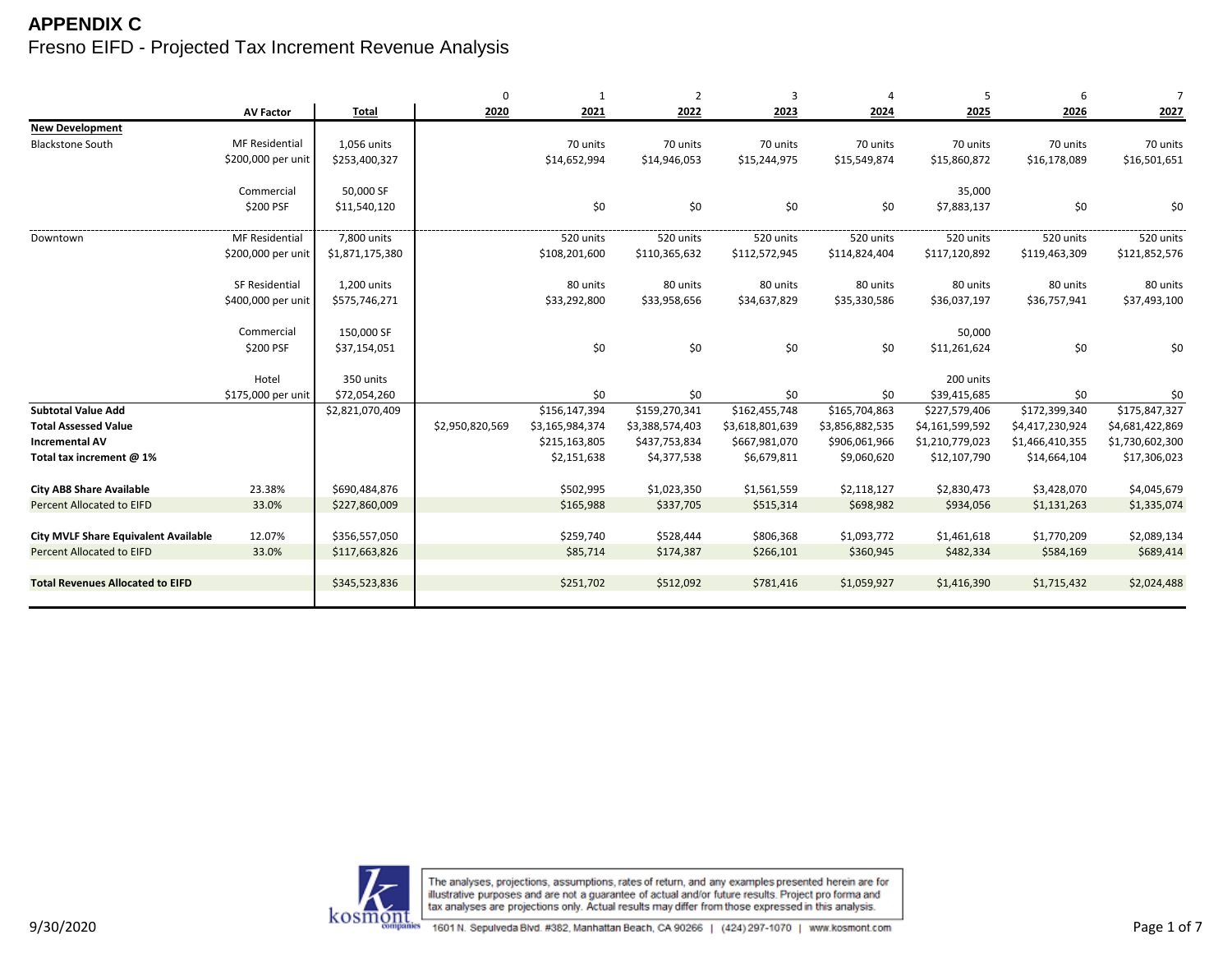|                                             |                       |                 | 8               | 9               | 10              | 11              | 12              | 13              | 14              | 15              |
|---------------------------------------------|-----------------------|-----------------|-----------------|-----------------|-----------------|-----------------|-----------------|-----------------|-----------------|-----------------|
|                                             | <b>AV Factor</b>      | Total           | 2028            | 2029            | 2030            | 2031            | 2032            | 2033            | 2034            | 2035            |
| <b>New Development</b>                      |                       |                 |                 |                 |                 |                 |                 |                 |                 |                 |
| <b>Blackstone South</b>                     | <b>MF Residential</b> | 1,056 units     | 70 units        | 70 units        | 70 units        | 70 units        | 70 units        | 70 units        | 70 units        | 70 units        |
|                                             | \$200,000 per unit    | \$253,400,327   | \$16,831,684    | \$17,168,317    | \$17,511,684    | \$17,861,917    | \$18,219,156    | \$18,583,539    | \$18,955,210    | \$19,334,314    |
|                                             |                       |                 |                 |                 |                 |                 |                 |                 |                 |                 |
|                                             | Commercial            | 50,000 SF       |                 | 15,000          |                 |                 |                 |                 |                 |                 |
|                                             | \$200 PSF             | \$11,540,120    | \$0             | \$3,656,983     | \$0             | \$0             | \$0             | \$0             | \$0             | \$0             |
| Downtown                                    | <b>MF Residential</b> | 7,800 units     | 520 units       | 520 units       | 520 units       | 520 units       | 520 units       | 520 units       | 520 units       | 520 units       |
|                                             | \$200,000 per unit    | \$1,871,175,380 | \$124,289,627   | \$126,775,420   | \$129,310,928   | \$131,897,147   | \$134,535,090   | \$137,225,791   | \$139,970,307   | \$142,769,713   |
|                                             | SF Residential        | 1,200 units     | 80 units        | 80 units        | 80 units        | 80 units        | 80 units        | 80 units        | 80 units        | 80 units        |
|                                             | \$400,000 per unit    | \$575,746,271   | \$38,242,962    | \$39,007,821    | \$39,787,978    | \$40,583,737    | \$41,395,412    | \$42,223,320    | \$43,067,787    | \$43,929,143    |
|                                             | Commercial            | 150,000 SF      |                 |                 | 50,000 SF       |                 |                 |                 | 50,000          |                 |
|                                             |                       |                 |                 |                 |                 |                 |                 |                 |                 |                 |
|                                             | \$200 PSF             | \$37,154,051    | \$0             | \$0             | \$12,433,743    | \$0             | \$0             | \$0             | \$13,458,683    | \$0             |
|                                             | Hotel                 | 350 units       |                 |                 | 150             |                 |                 |                 |                 |                 |
|                                             | \$175,000 per unit    | \$72,054,260    | \$0             | \$0             | \$32,638,576    | \$0             | \$0             | \$0             | \$0             | \$0             |
| <b>Subtotal Value Add</b>                   |                       | \$2,821,070,409 | \$179,364,273   | \$186,608,542   | \$231,682,908   | \$190,342,801   | \$194,149,658   | \$198,032,651   | \$215,451,987   | \$206,033,170   |
| <b>Total Assessed Value</b>                 |                       |                 | \$4,954,415,599 | \$5,240,112,453 | \$5,576,597,610 | \$5,878,472,364 | \$6,190,191,469 | \$6,512,027,949 | \$6,857,720,495 | \$7,200,908,075 |
| <b>Incremental AV</b>                       |                       |                 | \$2,003,595,030 | \$2,289,291,884 | \$2,625,777,042 | \$2,927,651,795 | \$3,239,370,900 | \$3,561,207,380 | \$3,906,899,926 | \$4,250,087,506 |
| Total tax increment @ 1%                    |                       |                 | \$20,035,950    | \$22,892,919    | \$26,257,770    | \$29,276,518    | \$32,393,709    | \$35,612,074    | \$39,068,999    | \$42,500,875    |
| <b>City AB8 Share Available</b>             | 23.38%                | \$690,484,876   | \$4,683,862     | \$5,351,744     | \$6,138,355     | \$6,844,056     | \$7,572,771     | \$8,325,138     | \$9,133,273     | \$9,935,553     |
| <b>Percent Allocated to EIFD</b>            | 33.0%                 | \$227,860,009   | \$1,545,675     | \$1,766,076     | \$2,025,657     | \$2,258,539     | \$2,499,015     | \$2,747,295     | \$3,013,980     | \$3,278,732     |
|                                             |                       |                 |                 |                 |                 |                 |                 |                 |                 |                 |
| <b>City MVLF Share Equivalent Available</b> | 12.07%                | \$356,557,050   | \$2,418,683     | \$2,763,568     | \$3,169,764     | \$3,534,178     | \$3,910,477     | \$4,298,989     | \$4,716,299     | \$5,130,585     |
| <b>Percent Allocated to EIFD</b>            | 33.0%                 | \$117,663,826   | \$798,165       | \$911,978       | \$1,046,022     | \$1,166,279     | \$1,290,457     | \$1,418,666     | \$1,556,379     | \$1,693,093     |
|                                             |                       |                 |                 |                 |                 |                 |                 |                 |                 |                 |
| <b>Total Revenues Allocated to EIFD</b>     |                       | \$345,523,836   | \$2,343,840     | \$2,678,053     | \$3,071,679     | \$3,424,817     | \$3,789,472     | \$4,165,962     | \$4,570,359     | \$4,971,825     |
|                                             |                       |                 |                 |                 |                 |                 |                 |                 |                 |                 |

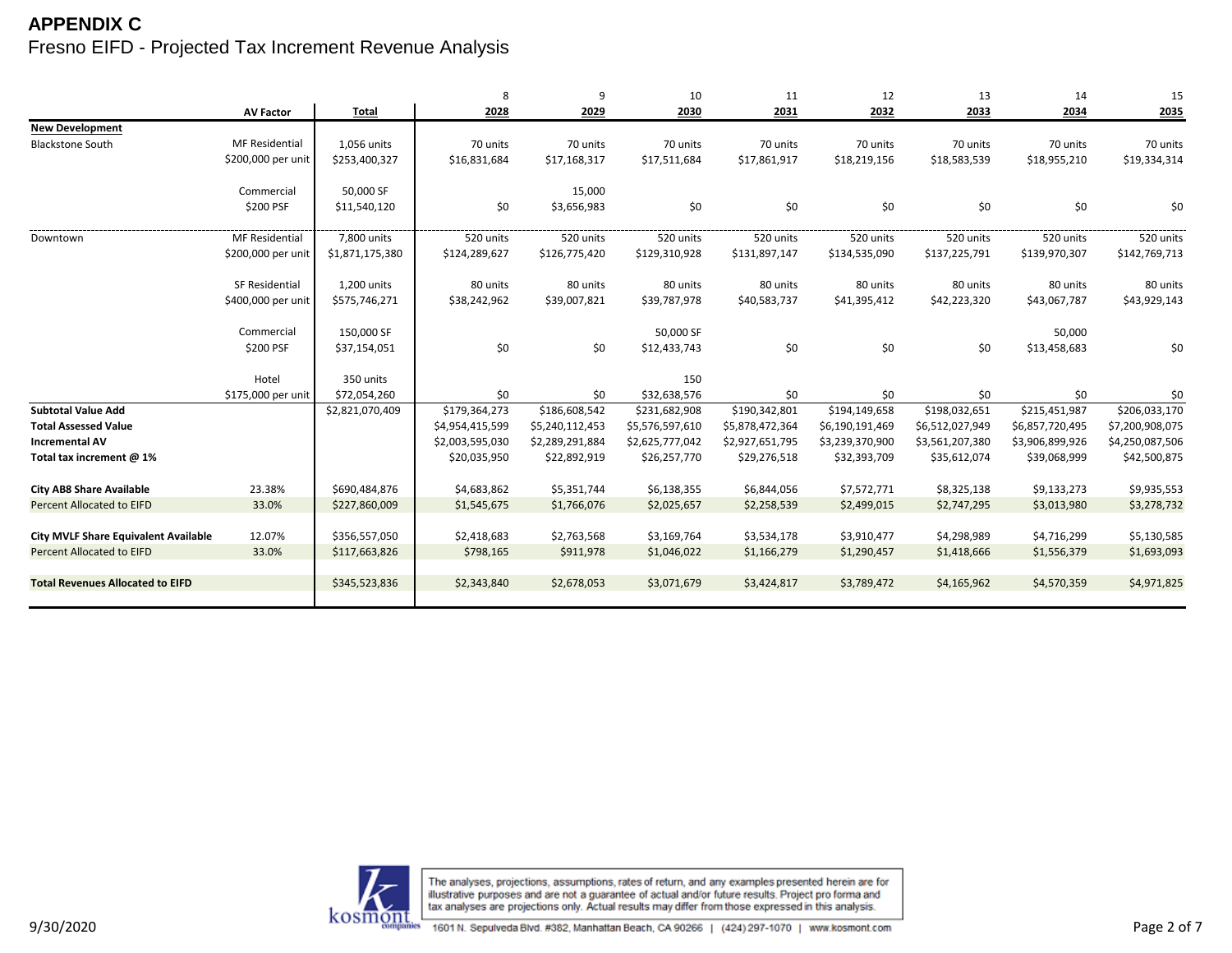|                                             |                       |                 | 16              | 17              | 18              | 19              | 20              | 21              | 22              | 23              |
|---------------------------------------------|-----------------------|-----------------|-----------------|-----------------|-----------------|-----------------|-----------------|-----------------|-----------------|-----------------|
|                                             | <b>AV Factor</b>      | <b>Total</b>    | 2036            | 2037            | 2038            | 2039            | 2040            | 2041            | 2042            | 2043            |
| <b>New Development</b>                      |                       |                 |                 |                 |                 |                 |                 |                 |                 |                 |
| <b>Blackstone South</b>                     | <b>MF Residential</b> | 1,056 units     |                 |                 |                 |                 |                 |                 |                 |                 |
|                                             | \$200,000 per unit    | \$253,400,327   | \$0             | \$0             | \$0             | \$0             | \$0             | \$0             | \$0             | \$0             |
|                                             |                       |                 |                 |                 |                 |                 |                 |                 |                 |                 |
|                                             | Commercial            | 50,000 SF       |                 |                 |                 |                 |                 |                 |                 |                 |
|                                             | \$200 PSF             | \$11,540,120    | \$0             | \$0             | \$0             | \$0             | \$0             | \$0             | \$0             | \$0             |
|                                             |                       |                 |                 |                 |                 |                 |                 |                 |                 |                 |
| Downtown                                    | MF Residential        | 7,800 units     |                 |                 |                 |                 |                 |                 |                 |                 |
|                                             | \$200,000 per unit    | \$1,871,175,380 | \$0             | $$0$$           | \$0             | \$0             | \$0             | \$0             | \$0             | \$0             |
|                                             |                       |                 |                 |                 |                 |                 |                 |                 |                 |                 |
|                                             | SF Residential        | 1,200 units     |                 |                 |                 |                 |                 |                 |                 |                 |
|                                             | \$400,000 per unit    | \$575,746,271   | \$0             | \$0             | \$0             | \$0             | \$0             | \$0             | \$0             | \$0             |
|                                             |                       |                 |                 |                 |                 |                 |                 |                 |                 |                 |
|                                             | Commercial            | 150,000 SF      |                 |                 |                 |                 |                 |                 |                 |                 |
|                                             | \$200 PSF             | \$37,154,051    | \$0             | \$0             | \$0             | \$0             | \$0             | \$0             | \$0             | \$0             |
|                                             |                       |                 |                 |                 |                 |                 |                 |                 |                 |                 |
|                                             | Hotel                 | 350 units       |                 |                 |                 |                 |                 |                 |                 |                 |
|                                             | \$175,000 per unit    | \$72,054,260    | \$0             | \$0             | \$0             | \$0             | \$0             | \$0             | \$0             | \$0             |
| <b>Subtotal Value Add</b>                   |                       | \$2,821,070,409 | \$0             | \$0             | \$0             | \$0             | \$0             | \$0             | \$0             | \$0             |
| <b>Total Assessed Value</b>                 |                       |                 | \$7,344,926,236 | \$7,491,824,761 | \$7,641,661,256 | \$7,794,494,481 | \$7,950,384,371 | \$8,109,392,058 | \$8,271,579,900 | \$8,437,011,498 |
| <b>Incremental AV</b>                       |                       |                 | \$4,394,105,667 | \$4,541,004,192 | \$4,690,840,687 | \$4,843,673,912 | \$4,999,563,802 | \$5,158,571,490 | \$5,320,759,331 | \$5,486,190,929 |
| Total tax increment @ 1%                    |                       |                 | \$43,941,057    | \$45,410,042    | \$46,908,407    | \$48,436,739    | \$49,995,638    | \$51,585,715    | \$53,207,593    | \$54,861,909    |
|                                             |                       |                 |                 |                 |                 |                 |                 |                 |                 |                 |
| <b>City AB8 Share Available</b>             | 23.38%                | \$690,484,876   | \$10,272,228    | \$10,615,637    | \$10,965,914    | \$11,323,197    | \$11,687,625    | \$12,059,342    | \$12,438,493    | \$12,825,228    |
| <b>Percent Allocated to EIFD</b>            | 33.0%                 | \$227,860,009   | \$3,389,835     | \$3,503,160     | \$3,618,752     | \$3,736,655     | \$3,856,916     | \$3,979,583     | \$4,104,703     | \$4,232,325     |
|                                             |                       |                 |                 |                 |                 |                 |                 |                 |                 |                 |
| <b>City MVLF Share Equivalent Available</b> | 12.07%                | \$356,557,050   | \$5,304,440     | \$5,481,771     | \$5,662,650     | \$5,847,146     | \$6,035,332     | \$6,227,281     | \$6,423,070     | \$6,622,774     |
| <b>Percent Allocated to EIFD</b>            | 33.0%                 | \$117,663,826   | \$1,750,465     | \$1,808,985     | \$1,868,674     | \$1,929,558     | \$1,991,659     | \$2,055,003     | \$2,119,613     | \$2,185,515     |
|                                             |                       |                 |                 |                 |                 |                 |                 |                 |                 |                 |
| <b>Total Revenues Allocated to EIFD</b>     |                       | \$345,523,836   | \$5,140,300     | \$5,312,145     | \$5,487,426     | \$5,666,213     | \$5,848,576     | \$6,034,586     | \$6,224,316     | \$6,417,841     |
|                                             |                       |                 |                 |                 |                 |                 |                 |                 |                 |                 |

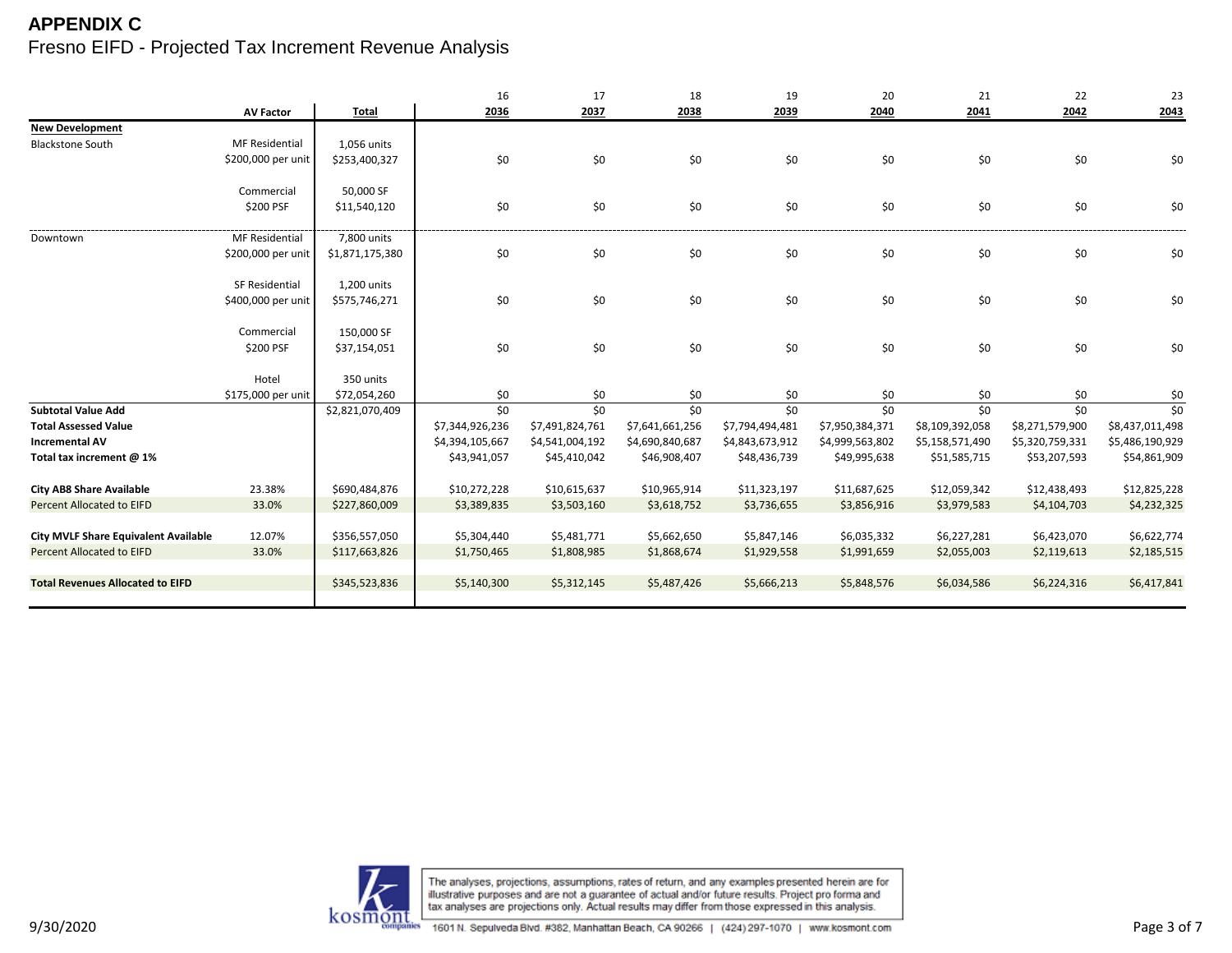|                                             |                       |                 | 24              | 25              | 26              | 27              | 28              | 29              | 30              | 31              |
|---------------------------------------------|-----------------------|-----------------|-----------------|-----------------|-----------------|-----------------|-----------------|-----------------|-----------------|-----------------|
|                                             | <b>AV Factor</b>      | <b>Total</b>    | 2044            | 2045            | 2046            | 2047            | 2048            | 2049            | 2050            | 2051            |
| <b>New Development</b>                      |                       |                 |                 |                 |                 |                 |                 |                 |                 |                 |
| <b>Blackstone South</b>                     | <b>MF Residential</b> | 1,056 units     |                 |                 |                 |                 |                 |                 |                 |                 |
|                                             | \$200,000 per unit    | \$253,400,327   | \$0             | \$0             | \$0             | \$0             | \$0             | \$0             | \$0             | \$0             |
|                                             |                       |                 |                 |                 |                 |                 |                 |                 |                 |                 |
|                                             | Commercial            | 50,000 SF       |                 |                 |                 |                 |                 |                 |                 |                 |
|                                             | \$200 PSF             | \$11,540,120    | \$0             | \$0             | \$0             | \$0             | \$0             | \$0             | \$0             | \$0             |
|                                             |                       |                 |                 |                 |                 |                 |                 |                 |                 |                 |
| Downtown                                    | MF Residential        | 7,800 units     |                 |                 |                 |                 |                 |                 |                 |                 |
|                                             | \$200,000 per unit    | \$1,871,175,380 | \$0             | $$0$$           | \$0             | \$0             | \$0             | \$0             | \$0             | \$0             |
|                                             |                       |                 |                 |                 |                 |                 |                 |                 |                 |                 |
|                                             | SF Residential        | 1,200 units     |                 |                 |                 |                 |                 |                 |                 |                 |
|                                             | \$400,000 per unit    | \$575,746,271   | \$0             | \$0             | \$0             | \$0             | \$0             | \$0             | \$0             | \$0             |
|                                             |                       |                 |                 |                 |                 |                 |                 |                 |                 |                 |
|                                             | Commercial            | 150,000 SF      |                 |                 |                 |                 |                 |                 |                 |                 |
|                                             | \$200 PSF             | \$37,154,051    | \$0             | \$0             | \$0             | \$0             | \$0             | \$0             | \$0             | \$0             |
|                                             |                       |                 |                 |                 |                 |                 |                 |                 |                 |                 |
|                                             | Hotel                 | 350 units       |                 |                 |                 |                 |                 |                 |                 |                 |
|                                             | \$175,000 per unit    | \$72,054,260    | \$0             | \$0             | \$0             | \$0             | \$0             | \$0             | \$0             | \$0             |
| <b>Subtotal Value Add</b>                   |                       | \$2,821,070,409 | \$0             | \$0             | \$0             | \$0             | \$0             | \$0             | \$0             | \$0             |
| <b>Total Assessed Value</b>                 |                       |                 | \$8,605,751,727 | \$8,777,866,762 | \$8,953,424,097 | \$9,132,492,579 | \$9,315,142,431 | \$9,501,445,279 | \$9,691,474,185 | \$9,885,303,669 |
| <b>Incremental AV</b>                       |                       |                 | \$5,654,931,159 | \$5,827,046,193 | \$6,002,603,528 | \$6,181,672,010 | \$6,364,321,862 | \$6,550,624,711 | \$6,740,653,616 | \$6,934,483,100 |
| Total tax increment @ 1%                    |                       |                 | \$56,549,312    | \$58,270,462    | \$60,026,035    | \$61,816,720    | \$63,643,219    | \$65,506,247    | \$67,406,536    | \$69,344,831    |
|                                             |                       |                 |                 |                 |                 |                 |                 |                 |                 |                 |
| <b>City AB8 Share Available</b>             | 23.38%                | \$690,484,876   | \$13,219,697    | \$13,622,055    | \$14,032,460    | \$14,451,074    | \$14,878,060    | \$15,313,585    | \$15,757,821    | \$16,210,942    |
| <b>Percent Allocated to EIFD</b>            | 33.0%                 | \$227,860,009   | \$4,362,500     | \$4,495,278     | \$4,630,712     | \$4,768,854     | \$4,909,760     | \$5,053,483     | \$5,200,081     | \$5,349,611     |
|                                             |                       |                 |                 |                 |                 |                 |                 |                 |                 |                 |
| <b>City MVLF Share Equivalent Available</b> | 12.07%                | \$356,557,050   | \$6,826,472     | \$7,034,245     | \$7,246,173     | \$7,462,339     | \$7,682,829     | \$7,907,728     | \$8,137,126     | \$8,371,111     |
| <b>Percent Allocated to EIFD</b>            | 33.0%                 | \$117,663,826   | \$2,252,736     | \$2,321,301     | \$2,391,237     | \$2,462,572     | \$2,535,333     | \$2,609,550     | \$2,685,252     | \$2,762,467     |
|                                             |                       |                 |                 |                 |                 |                 |                 |                 |                 |                 |
| <b>Total Revenues Allocated to EIFD</b>     |                       | \$345,523,836   | \$6,615,236     | \$6,816,579     | \$7,021,949     | \$7,231,426     | \$7,445,093     | \$7,663,033     | \$7,885,333     | \$8,112,078     |
|                                             |                       |                 |                 |                 |                 |                 |                 |                 |                 |                 |

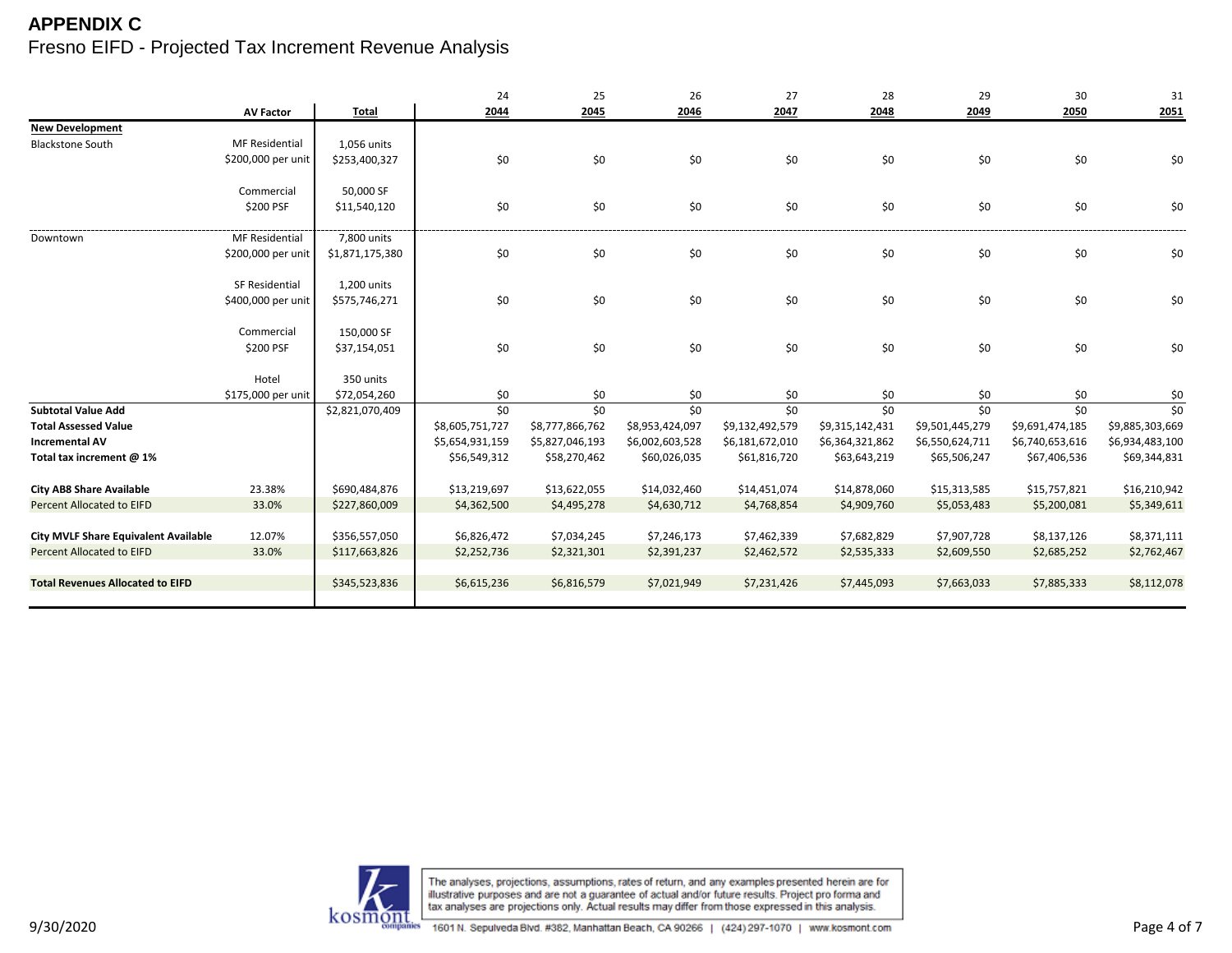|                                             |                       |                 | 32               | 33               | 34               | 35               | 36               | 37               | 38               | 39               |
|---------------------------------------------|-----------------------|-----------------|------------------|------------------|------------------|------------------|------------------|------------------|------------------|------------------|
|                                             | <b>AV Factor</b>      | <b>Total</b>    | 2052             | 2053             | 2054             | 2055             | 2056             | 2057             | 2058             | 2059             |
| <b>New Development</b>                      |                       |                 |                  |                  |                  |                  |                  |                  |                  |                  |
| <b>Blackstone South</b>                     | <b>MF Residential</b> | 1,056 units     |                  |                  |                  |                  |                  |                  |                  |                  |
|                                             | \$200,000 per unit    | \$253,400,327   | \$0              | \$0              | \$0              | \$0              | \$0              | \$0              | \$0              | \$0              |
|                                             |                       |                 |                  |                  |                  |                  |                  |                  |                  |                  |
|                                             | Commercial            | 50,000 SF       |                  |                  |                  |                  |                  |                  |                  |                  |
|                                             | \$200 PSF             | \$11,540,120    | \$0              | \$0              | \$0              | \$0              | \$0              | \$0              | \$0              | \$0              |
|                                             |                       |                 |                  |                  |                  |                  |                  |                  |                  |                  |
| Downtown                                    | MF Residential        | 7,800 units     |                  |                  |                  |                  |                  |                  |                  |                  |
|                                             | \$200,000 per unit    | \$1,871,175,380 | \$0              | \$0              | \$0              | \$0              | \$0              | \$0              | \$0              | \$0              |
|                                             | SF Residential        | 1,200 units     |                  |                  |                  |                  |                  |                  |                  |                  |
|                                             |                       |                 |                  | \$0              |                  |                  | \$0              | \$0              |                  |                  |
|                                             | \$400,000 per unit    | \$575,746,271   | \$0              |                  | \$0              | \$0              |                  |                  | \$0              | \$0              |
|                                             | Commercial            | 150,000 SF      |                  |                  |                  |                  |                  |                  |                  |                  |
|                                             | \$200 PSF             | \$37,154,051    | \$0              | \$0              | \$0              | \$0              | \$0              | \$0              | \$0              | \$0              |
|                                             |                       |                 |                  |                  |                  |                  |                  |                  |                  |                  |
|                                             | Hotel                 | 350 units       |                  |                  |                  |                  |                  |                  |                  |                  |
|                                             | \$175,000 per unit    | \$72,054,260    | \$0              | \$0              | \$0              | \$0              | \$0              | \$0              | \$0              | \$0              |
| <b>Subtotal Value Add</b>                   |                       | \$2,821,070,409 | \$0              | \$0              | \$0              | \$0              | \$0              | \$0              | \$0              | \$0              |
| <b>Total Assessed Value</b>                 |                       |                 | \$10,083,009,742 | \$10,284,669,937 | \$10,490,363,336 | \$10,700,170,602 | \$10,914,174,014 | \$11,132,457,495 | \$11,355,106,645 | \$11,582,208,777 |
| <b>Incremental AV</b>                       |                       |                 | \$7,132,189,173  | \$7,333,849,368  | \$7,539,542,767  | \$7,749,350,034  | \$7,963,353,446  | \$8,181,636,926  | \$8,404,286,076  | \$8,631,388,209  |
| Total tax increment @ 1%                    |                       |                 | \$71,321,892     | \$73,338,494     | \$75,395,428     | \$77,493,500     | \$79,633,534     | \$81,816,369     | \$84,042,861     | \$86,313,882     |
|                                             |                       |                 |                  |                  |                  |                  |                  |                  |                  |                  |
| <b>City AB8 Share Available</b>             | 23.38%                | \$690,484,876   | \$16,673,125     | \$17,144,552     | \$17,625,408     | \$18,115,880     | \$18,616,162     | \$19,126,450     | \$19,646,943     | \$20,177,846     |
| <b>Percent Allocated to EIFD</b>            | 33.0%                 | \$227,860,009   | \$5,502,131      | \$5,657,702      | \$5,816,385      | \$5,978,240      | \$6,143,334      | \$6,311,728      | \$6,483,491      | \$6,658,689      |
|                                             |                       |                 |                  |                  |                  |                  |                  |                  |                  |                  |
| <b>City MVLF Share Equivalent Available</b> | 12.07%                | \$356,557,050   | \$8,609,776      | \$8,853,215      | \$9,101,522      | \$9,354,795      | \$9,613,134      | \$9,876,640      | \$10,145,416     | \$10,419,567     |
| <b>Percent Allocated to EIFD</b>            | 33.0%                 | \$117,663,826   | \$2,841,226      | \$2,921,561      | \$3,003,502      | \$3,087,083      | \$3,172,334      | \$3,259,291      | \$3,347,987      | \$3,438,457      |
|                                             |                       |                 |                  |                  |                  |                  |                  |                  |                  |                  |
| <b>Total Revenues Allocated to EIFD</b>     |                       | \$345,523,836   | \$8,343,358      | \$8,579,263      | \$8,819,887      | \$9,065,323      | \$9,315,668      | \$9,571,020      | \$9,831,478      | \$10,097,146     |
|                                             |                       |                 |                  |                  |                  |                  |                  |                  |                  |                  |

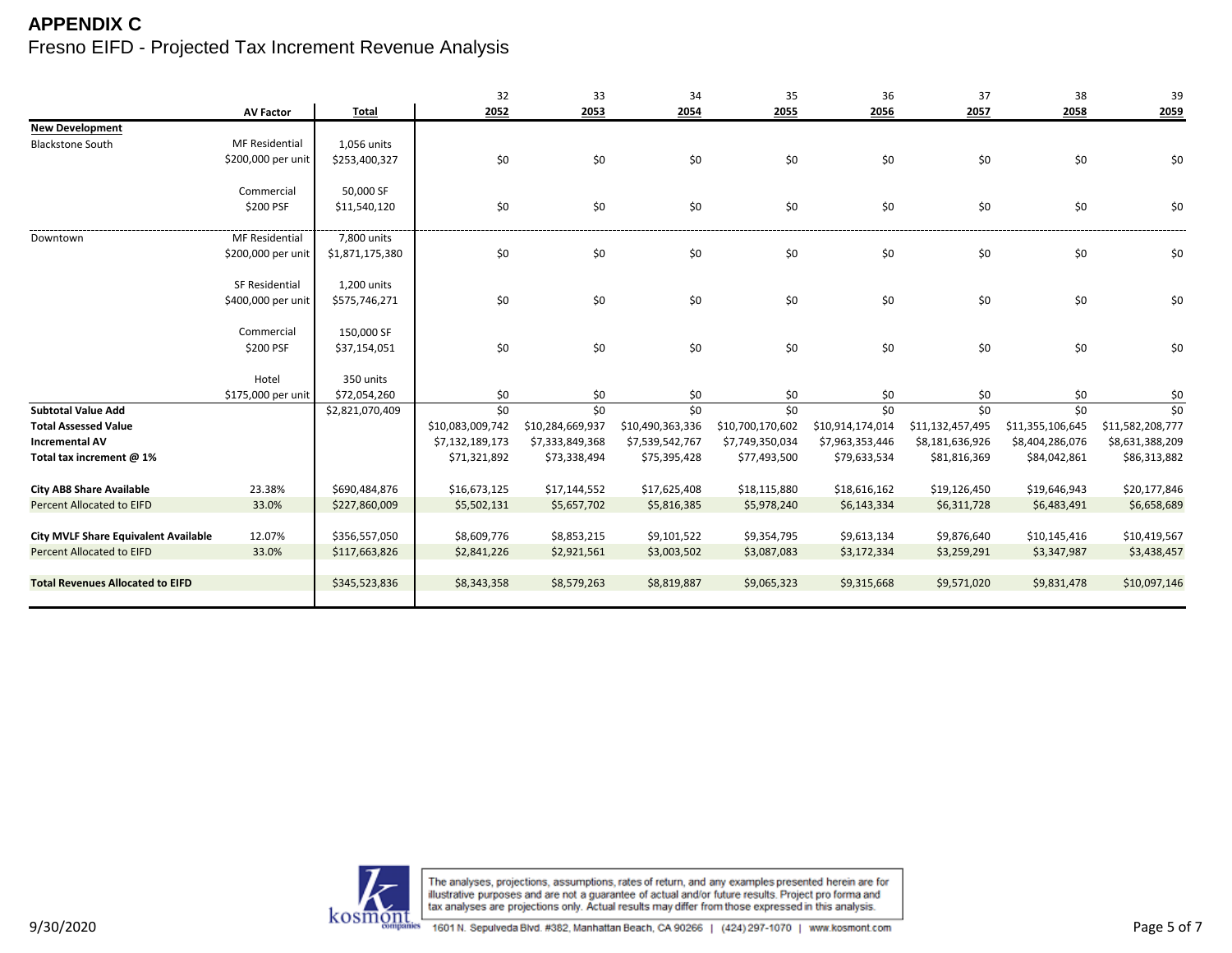|                                             |                       |                 | 40               | 41               | 42               | 43               | 44               | 45               | 46               | 47               |
|---------------------------------------------|-----------------------|-----------------|------------------|------------------|------------------|------------------|------------------|------------------|------------------|------------------|
|                                             | <b>AV Factor</b>      | <b>Total</b>    | 2060             | 2061             | 2062             | 2063             | 2064             | 2065             | 2066             | 2067             |
| <b>New Development</b>                      |                       |                 |                  |                  |                  |                  |                  |                  |                  |                  |
| <b>Blackstone South</b>                     | <b>MF Residential</b> | 1,056 units     |                  |                  |                  |                  |                  |                  |                  |                  |
|                                             | \$200,000 per unit    | \$253,400,327   | \$0              | \$0              | \$0              | \$0              | \$0              | \$0              | \$0              | \$0              |
|                                             |                       |                 |                  |                  |                  |                  |                  |                  |                  |                  |
|                                             | Commercial            | 50,000 SF       |                  |                  |                  |                  |                  |                  |                  |                  |
|                                             | \$200 PSF             | \$11,540,120    | \$0              | \$0              | \$0              | \$0              | \$0              | \$0              | $$0$$            | \$0              |
| Downtown                                    | MF Residential        | 7,800 units     |                  |                  |                  |                  |                  |                  |                  |                  |
|                                             | \$200,000 per unit    | \$1,871,175,380 | \$0              | \$0              | \$0              | \$0              | \$0              | \$0              | \$0              |                  |
|                                             |                       |                 |                  |                  |                  |                  |                  |                  |                  | \$0              |
|                                             | SF Residential        | 1,200 units     |                  |                  |                  |                  |                  |                  |                  |                  |
|                                             | \$400,000 per unit    | \$575,746,271   | \$0              | \$0              | \$0              | \$0              | \$0              | \$0              | \$0              | \$0              |
|                                             |                       |                 |                  |                  |                  |                  |                  |                  |                  |                  |
|                                             | Commercial            | 150,000 SF      |                  |                  |                  |                  |                  |                  |                  |                  |
|                                             | \$200 PSF             | \$37,154,051    | \$0              | \$0              | \$0              | \$0              | \$0              | \$0              | \$0              | \$0              |
|                                             |                       |                 |                  |                  |                  |                  |                  |                  |                  |                  |
|                                             | Hotel                 | 350 units       |                  |                  |                  |                  |                  |                  |                  |                  |
|                                             | \$175,000 per unit    | \$72,054,260    | \$0              | \$0              | \$0              | \$0              | \$0              | \$0              | \$0              | \$0              |
| <b>Subtotal Value Add</b>                   |                       | \$2,821,070,409 | \$0              | \$0              | \$0              | \$0              | \$0              | \$0              | \$0              | \$0              |
| <b>Total Assessed Value</b>                 |                       |                 | \$11,813,852,953 | \$12,050,130,012 | \$12,291,132,612 | \$12,536,955,265 | \$12,787,694,370 | \$13,043,448,257 | \$13,304,317,222 | \$13,570,403,567 |
| <b>Incremental AV</b>                       |                       |                 | \$8,863,032,384  | \$9,099,309,443  | \$9,340,312,044  | \$9,586,134,696  | \$9,836,873,801  | \$10,092,627,688 | \$10,353,496,654 | \$10,619,582,998 |
| Total tax increment @ 1%                    |                       |                 | \$88,630,324     | \$90,993,094     | \$93,403,120     | \$95,861,347     | \$98,368,738     | \$100,926,277    | \$103,534,967    | \$106,195,830    |
| <b>City AB8 Share Available</b>             | 23.38%                | \$690,484,876   |                  |                  |                  |                  |                  |                  |                  | \$24,825,707     |
|                                             |                       |                 | \$20,719,368     | \$21,271,719     | \$21,835,118     | \$22,409,785     | \$22,995,945     | \$23,593,828     | \$24,203,669     |                  |
| <b>Percent Allocated to EIFD</b>            | 33.0%                 | \$227,860,009   | \$6,837,391      | \$7,019,667      | \$7,205,589      | \$7,395,229      | \$7,588,662      | \$7,785,963      | \$7,987,211      | \$8,192,483      |
| <b>City MVLF Share Equivalent Available</b> | 12.07%                | \$356,557,050   | \$10,699,201     | \$10,984,428     | \$11,275,360     | \$11,572,110     | \$11,874,795     | \$12,183,534     | \$12,498,447     | \$12,819,659     |
| <b>Percent Allocated to EIFD</b>            | 33.0%                 | \$117,663,826   | \$3,530,736      | \$3,624,861      | \$3,720,869      | \$3,818,796      | \$3,918,682      | \$4,020,566      | \$4,124,488      | \$4,230,488      |
|                                             |                       |                 |                  |                  |                  |                  |                  |                  |                  |                  |
| <b>Total Revenues Allocated to EIFD</b>     |                       | \$345,523,836   | \$10,368,128     | \$10,644,529     | \$10,926,458     | \$11,214,025     | \$11,507,344     | \$11,806,530     | \$12,111,699     | \$12,422,971     |
|                                             |                       |                 |                  |                  |                  |                  |                  |                  |                  |                  |